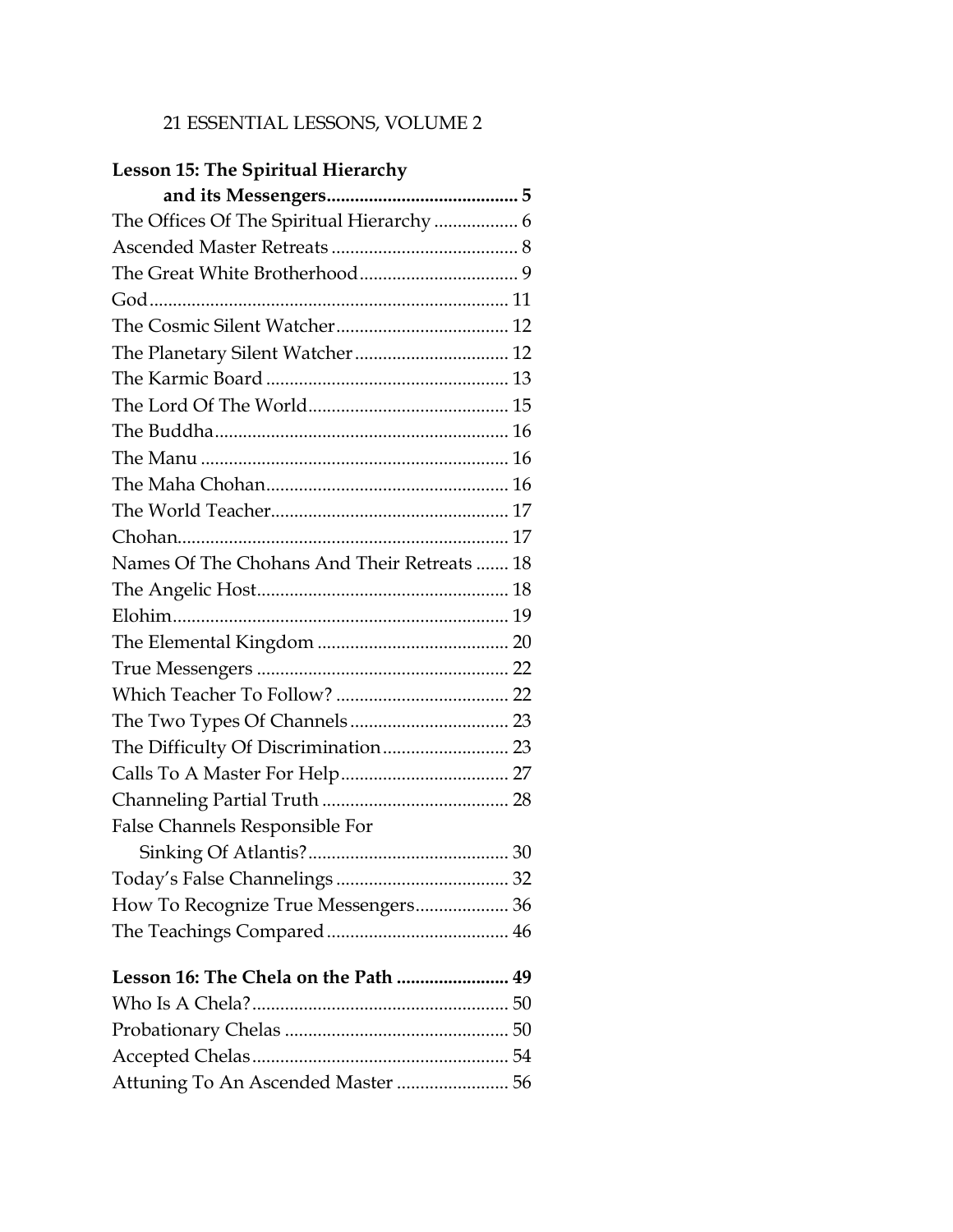| The Use Of The Transmuting Violet Flame  71 |  |
|---------------------------------------------|--|
|                                             |  |
|                                             |  |
|                                             |  |
|                                             |  |
|                                             |  |
|                                             |  |
|                                             |  |
|                                             |  |
|                                             |  |

## **Lesson 17: The Seven Initiations.......................... 92**

| Do Not limit The Power Of Your I AM Presence 130 |  |
|--------------------------------------------------|--|

# **Lesson 18: The Ascension Process ..................... 134**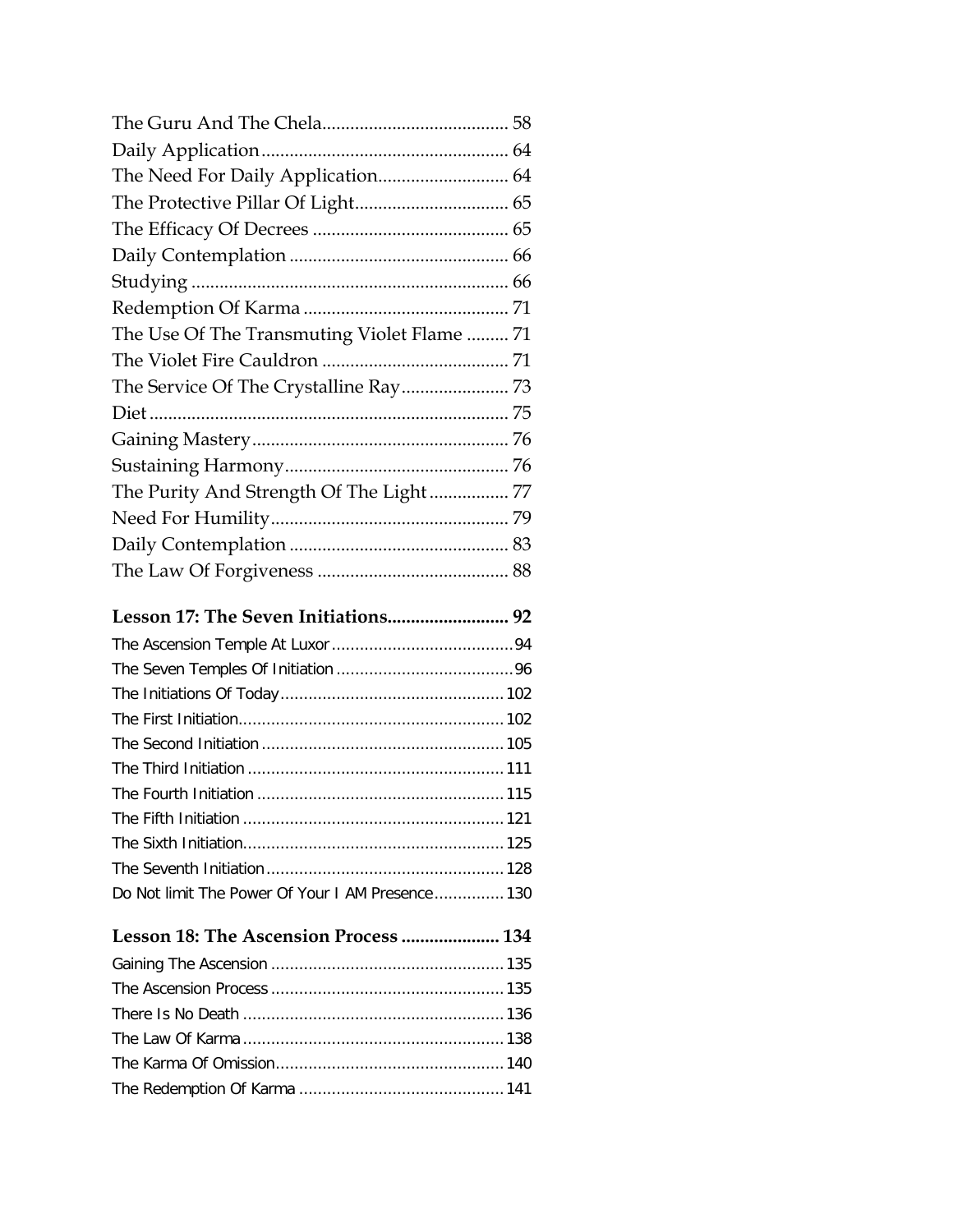| The Maha Chohan Accepts Final Breath 143         |  |
|--------------------------------------------------|--|
|                                                  |  |
|                                                  |  |
|                                                  |  |
|                                                  |  |
| When Can The Ascension Be Achieved? 153          |  |
| Special Grant For Chelas And Their Families  156 |  |
|                                                  |  |
|                                                  |  |
| Examples Of Ascensions Before 1938  163          |  |
|                                                  |  |

# **Lesson 19: Today's Crisis..................................... 181**

| How To Mitigate And Prevent Cataclysms  195          |  |
|------------------------------------------------------|--|
| The Need For Committed And Prepared Chelas 195       |  |
|                                                      |  |
| Becoming A Mighty Reservoir Of Peace  204            |  |
|                                                      |  |
|                                                      |  |
|                                                      |  |
| Cooperation of Angels, Mankind and Elementals 213    |  |
|                                                      |  |
| Suggested Decree For Adjustment Of Air Currents  220 |  |

### **Lesson 20: Group Activity ................................... 221**

How To Form And Conduct Ascended Master